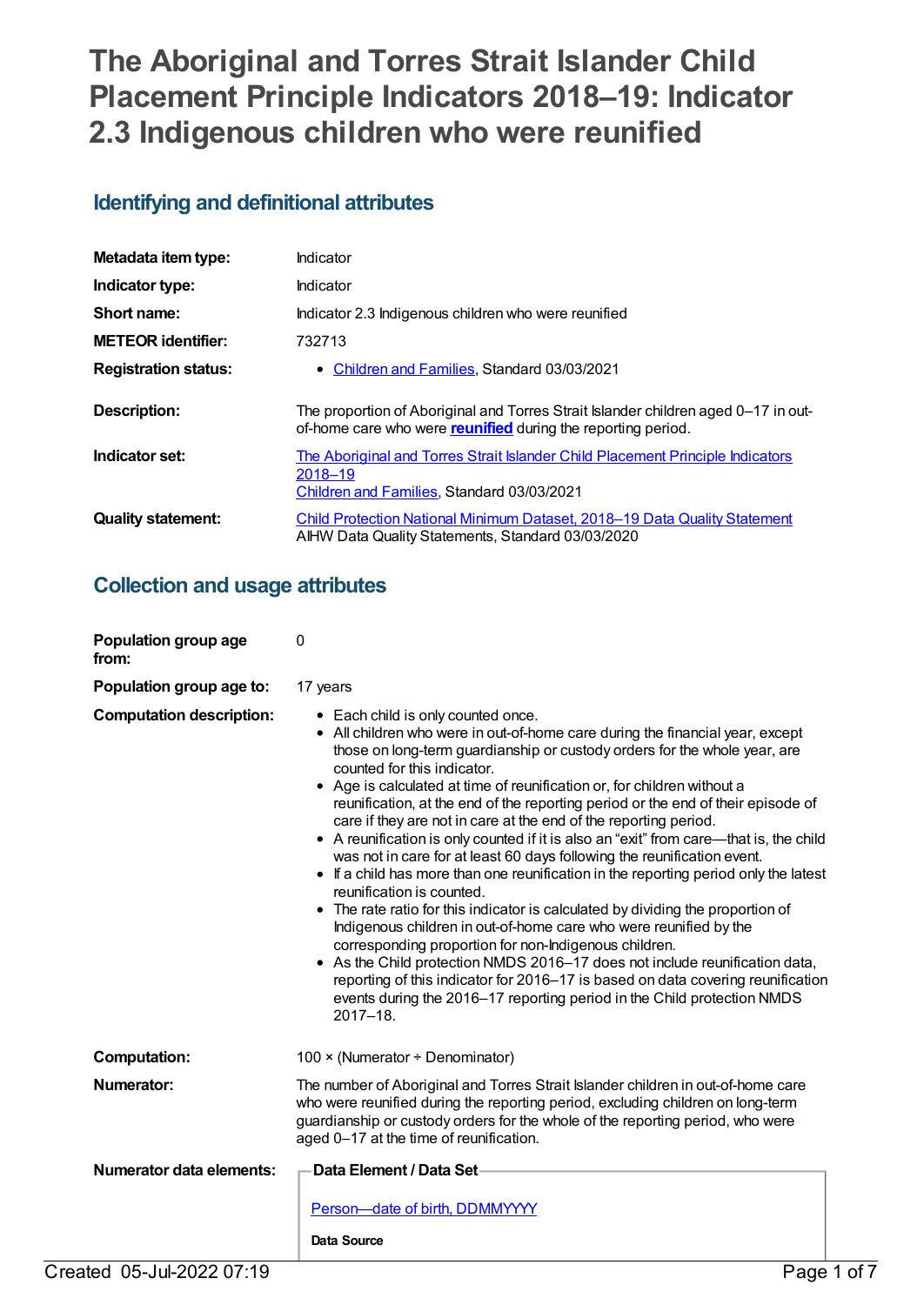AIHW Child [Protection](https://meteor.aihw.gov.au/content/489543) Collection

**NMDS / DSS**

Child [protection](https://meteor.aihw.gov.au/content/726951) NMDS 2018-19

## **Data Element / Data Set**

[Child—reunification](https://meteor.aihw.gov.au/content/737464) type, code N[N]

**Data Source**

**AIHW Child [Protection](https://meteor.aihw.gov.au/content/489543) Collection** 

**NMDS / DSS**

Child [protection](https://meteor.aihw.gov.au/content/726951) NMDS 2018-19

## **Data Element / Data Set**

Service event-living [arrangement](https://meteor.aihw.gov.au/content/474217) start date, DDMMYYYY

**Data Source**

AIHW Child [Protection](https://meteor.aihw.gov.au/content/489543) Collection

**NMDS / DSS**

Child [protection](https://meteor.aihw.gov.au/content/726951) NMDS 2018-19

## **Data Element / Data Set**

Service event—living [arrangement](https://meteor.aihw.gov.au/content/474223) end date, DDMMYYYY

**Data Source**

**AIHW Child [Protection](https://meteor.aihw.gov.au/content/489543) Collection** 

**NMDS / DSS**

Child [protection](https://meteor.aihw.gov.au/content/726951) NMDS 2018-19

### **Data Element / Data Set**

[Order—order](https://meteor.aihw.gov.au/content/536550) start date, DDMMYYYY

**Data Source**

**AIHW Child [Protection](https://meteor.aihw.gov.au/content/489543) Collection** 

**NMDS / DSS**

Child [protection](https://meteor.aihw.gov.au/content/726951) NMDS 2018-19

## **Data Element / Data Set**

[Order—order](https://meteor.aihw.gov.au/content/536554) end date, DDMMYYYY

**Data Source**

**AIHW Child [Protection](https://meteor.aihw.gov.au/content/489543) Collection** 

**NMDS / DSS**

Child [protection](https://meteor.aihw.gov.au/content/726951) NMDS 2018-19

### **Data Element / Data Set**

Person-Indigenous status, code N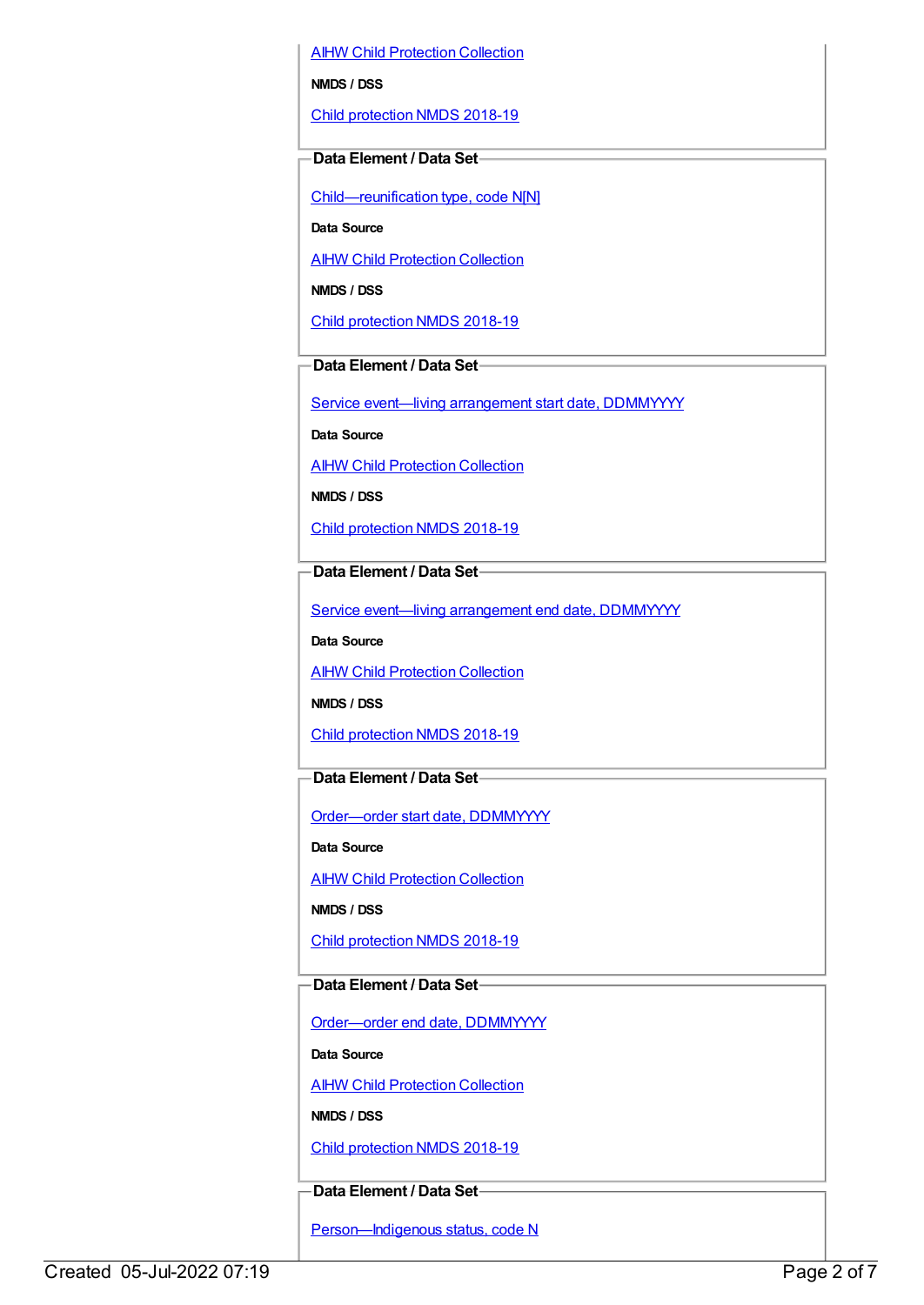#### **Data Source**

AIHW Child [Protection](https://meteor.aihw.gov.au/content/489543) Collection

**NMDS / DSS**

Child [protection](https://meteor.aihw.gov.au/content/726951) NMDS 2018-19

#### **Data Element / Data Set**

Service event-financial payment indicator, out-of-home care code N[N]

**Data Source**

AIHW Child [Protection](https://meteor.aihw.gov.au/content/489543) Collection

**NMDS / DSS**

Child [protection](https://meteor.aihw.gov.au/content/726951) NMDS 2018-19

#### **Data Element / Data Set**

[Order—order](https://meteor.aihw.gov.au/content/657300) type, care and protection code N[N]

**Data Source**

AIHW Child [Protection](https://meteor.aihw.gov.au/content/489543) Collection

**NMDS / DSS**

Child [protection](https://meteor.aihw.gov.au/content/726951) NMDS 2018-19

## **Data Element / Data Set**

Service event—living [arrangement](https://meteor.aihw.gov.au/content/689331) type, child under care code N[N]

**Data Source**

AIHW Child [Protection](https://meteor.aihw.gov.au/content/489543) Collection

**NMDS / DSS**

Child [protection](https://meteor.aihw.gov.au/content/726951) NMDS 2018-19

#### **Denominator:** The number of Aboriginal and Torres Strait Islander children in out-of-home care

**Denominator data**

**elements:**

during the reporting period, excluding children on long-term guardianship or custody orders for the whole of the reporting period, who were aged 0-17 years at the end of the reporting period or at the end of their latest episode of care. **Data Element / Data Set**

Person-date of birth, DDMMYYYY

**Data Source**

**AIHW Child [Protection](https://meteor.aihw.gov.au/content/489543) Collection** 

**NMDS / DSS**

Child [protection](https://meteor.aihw.gov.au/content/726951) NMDS 2018-19

## **Data Element / Data Set**

Service event-living [arrangement](https://meteor.aihw.gov.au/content/474217) start date, DDMMYYYY

**Data Source**

AIHW Child [Protection](https://meteor.aihw.gov.au/content/489543) Collection

**NMDS / DSS**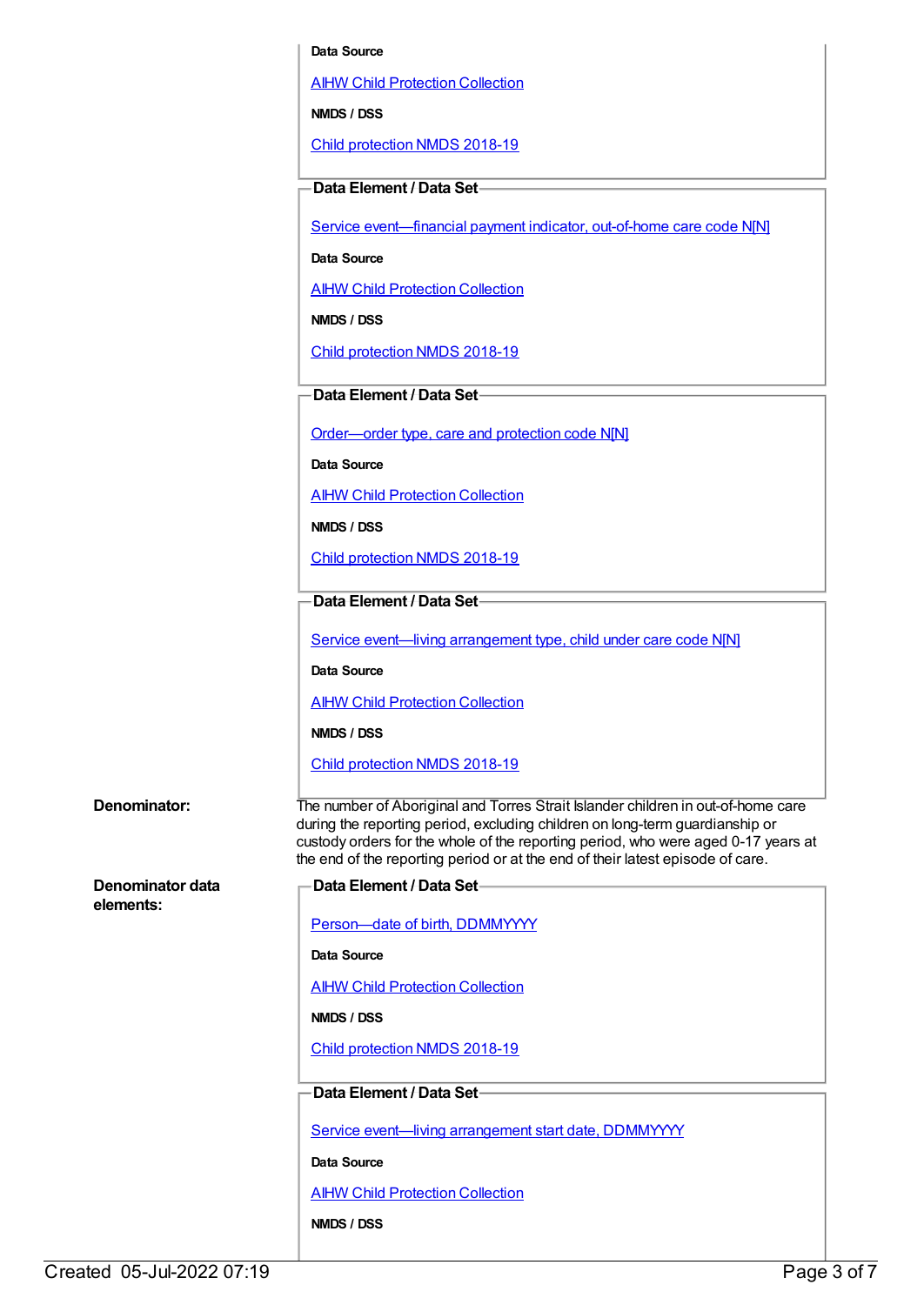Child [protection](https://meteor.aihw.gov.au/content/726951) NMDS 2018-19

#### **Data Element / Data Set**

Service event—living [arrangement](https://meteor.aihw.gov.au/content/474223) end date, DDMMYYYY

**Data Source**

**AIHW Child [Protection](https://meteor.aihw.gov.au/content/489543) Collection** 

**NMDS / DSS**

Child [protection](https://meteor.aihw.gov.au/content/726951) NMDS 2018-19

#### **Data Element / Data Set**

[Order—order](https://meteor.aihw.gov.au/content/536550) start date, DDMMYYYY

**Data Source**

AIHW Child [Protection](https://meteor.aihw.gov.au/content/489543) Collection

**NMDS / DSS**

Child [protection](https://meteor.aihw.gov.au/content/726951) NMDS 2018-19

## **Data Element / Data Set**

[Order—order](https://meteor.aihw.gov.au/content/536554) end date, DDMMYYYY

**Data Source**

AIHW Child [Protection](https://meteor.aihw.gov.au/content/489543) Collection

**NMDS / DSS**

Child [protection](https://meteor.aihw.gov.au/content/726951) NMDS 2018-19

## **Data Element / Data Set**

Person-Indigenous status, code N

**Data Source**

**AIHW Child [Protection](https://meteor.aihw.gov.au/content/489543) Collection** 

**NMDS / DSS**

Child [protection](https://meteor.aihw.gov.au/content/726951) NMDS 2018-19

### **Data Element / Data Set**

Service [event—financial](https://meteor.aihw.gov.au/content/652697) payment indicator, out-of-home care code N[N]

#### **Data Source**

AIHW Child [Protection](https://meteor.aihw.gov.au/content/489543) Collection

**NMDS / DSS**

Child [protection](https://meteor.aihw.gov.au/content/726951) NMDS 2018-19

### **Data Element / Data Set**

[Order—order](https://meteor.aihw.gov.au/content/657300) type, care and protection code N[N]

**Data Source**

**AIHW Child [Protection](https://meteor.aihw.gov.au/content/489543) Collection**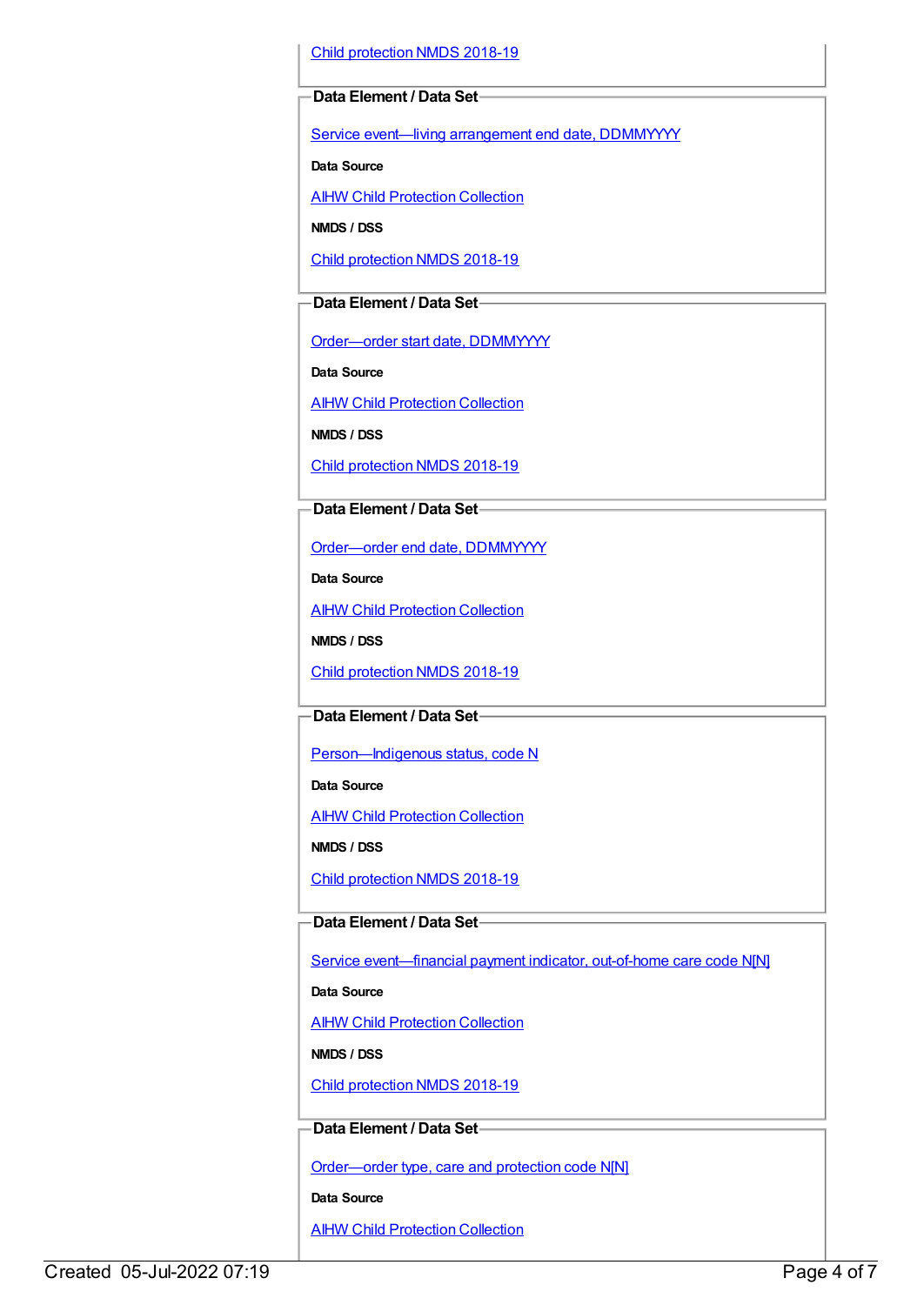|                                         | NMDS / DSS                                                        |
|-----------------------------------------|-------------------------------------------------------------------|
|                                         | Child protection NMDS 2018-19                                     |
|                                         | Data Element / Data Set-                                          |
|                                         | Service event-living arrangement type, child under care code N[N] |
|                                         | Data Source                                                       |
|                                         | <b>AIHW Child Protection Collection</b>                           |
|                                         | NMDS / DSS                                                        |
|                                         | Child protection NMDS 2018-19                                     |
| Disaggregation:                         | 2016-17 to 2018-19                                                |
|                                         | By state and territory and:                                       |
|                                         | • Reunification status<br>Indigenous status (and rate ratio)      |
| <b>Disaggregation data</b><br>elements: | <b>Data Element / Data Set-</b>                                   |
|                                         | Person-Australian state/territory identifier, code N              |
|                                         | <b>Data Source</b>                                                |
|                                         | <b>AIHW Child Protection Collection</b>                           |
|                                         | NMDS / DSS                                                        |
|                                         | Child protection NMDS 2018-19                                     |
|                                         | Data Element / Data Set-                                          |
|                                         | Person-Indigenous status, code N                                  |
|                                         | Data Source                                                       |
|                                         | <b>AIHW Child Protection Collection</b>                           |
|                                         | NMDS / DSS                                                        |
|                                         | Child protection NMDS 2018-19                                     |
|                                         | Data Element / Data Set-                                          |
|                                         | Child-reunification type, code N[N]                               |
|                                         | Data Source                                                       |
|                                         | <b>AIHW Child Protection Collection</b>                           |
|                                         | NMDS / DSS                                                        |
|                                         | Child protection NMDS 2018-19                                     |
|                                         |                                                                   |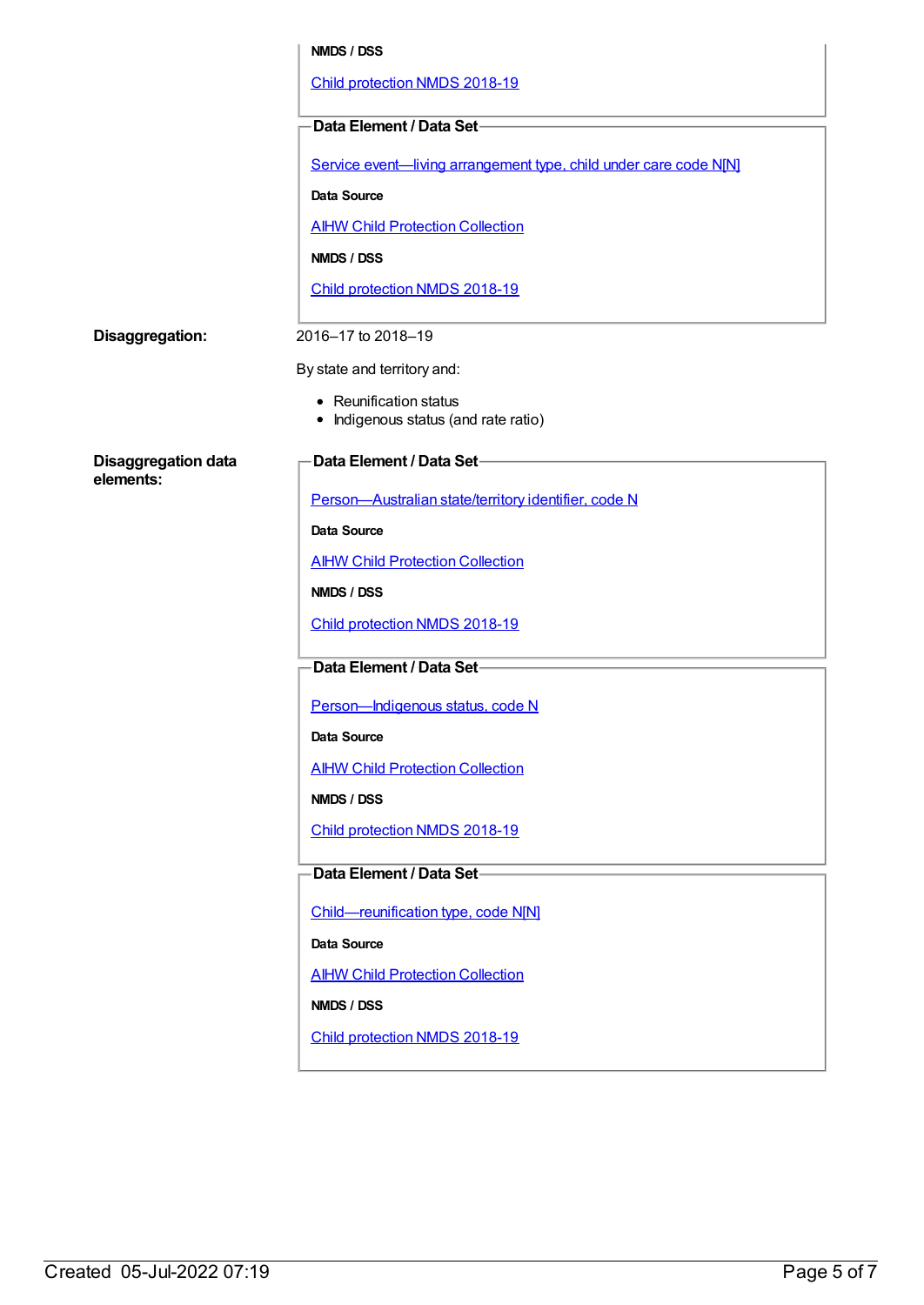#### **Comments: Comparability with similar reporting**

ATSICPP Indicator 2.3 is derived using the same methodology as the Permanency Outcomes Performance Framework Indicator 1.3 (AIHW 2020a).

Other than the focus of ATSICPP Indicator 2.3 being Aboriginal and Torres Strait Islander children rather than all children, the other key differences between the indicators relate to which disaggregations are reported. ATSICPP Indicator 2.3 includes Indigenous status disaggregations and rate ratios in data tables. Permanency Indicator 1.3 reports additional disaggregations by age and time in out-of-home care.

For additional details and background on the method and development of this indicator, see Child protection Australia 2018–19 Appendixes B–G (AIHW 2020a).

#### **Exclusion of children on long-termguardianship or custody orders**

Although some children are reunified from long-term orders, reunification is generally not a priority for these children; children on these orders are therefore not included in the numerator or denominator for this indicator.

#### **Reunifications**

There is no nationally agreed definition of reunifications. As such, comparison of reunification data across jurisdictions should acknowledge that reporting of reunification is based on local definitions.

This indicator includes all children who were reunified during the reporting period regardless of whether the reunification was successful and/or the number of reunification events. It includes children who self-reunify and for whom the reunification is subsequently endorsed by the department.

Although this indicator is a proxy for reunification rates, it does not take into consideration time spent in care—children who enter care at the end of the reporting period will be counted with the same weight in the denominator as children who have been in care for the entire period.

## **Representational attributes**

| <b>Representation class:</b> | Proportion |
|------------------------------|------------|
| Data type:                   | Real       |
| Unit of measure:             | Person     |

## **Data source attributes**

| Data sources:                    | Data Source                                |
|----------------------------------|--------------------------------------------|
|                                  | <b>AIHW Child Protection Collection</b>    |
|                                  | Frequency                                  |
|                                  | Annual                                     |
|                                  | Data custodian                             |
|                                  | Australian Institute of Health and Welfare |
| <b>Accountability attributes</b> |                                            |

| <b>Reporting requirements:</b>                  | Fourth Action Plan under the National Framework for Protecting Australia's<br>Children 2009–2020 |
|-------------------------------------------------|--------------------------------------------------------------------------------------------------|
| Organisation responsible<br>for providing data: | Australian Institute for Health and Welfare (AIHW)                                               |
| Release date:                                   | 16/10/2020                                                                                       |